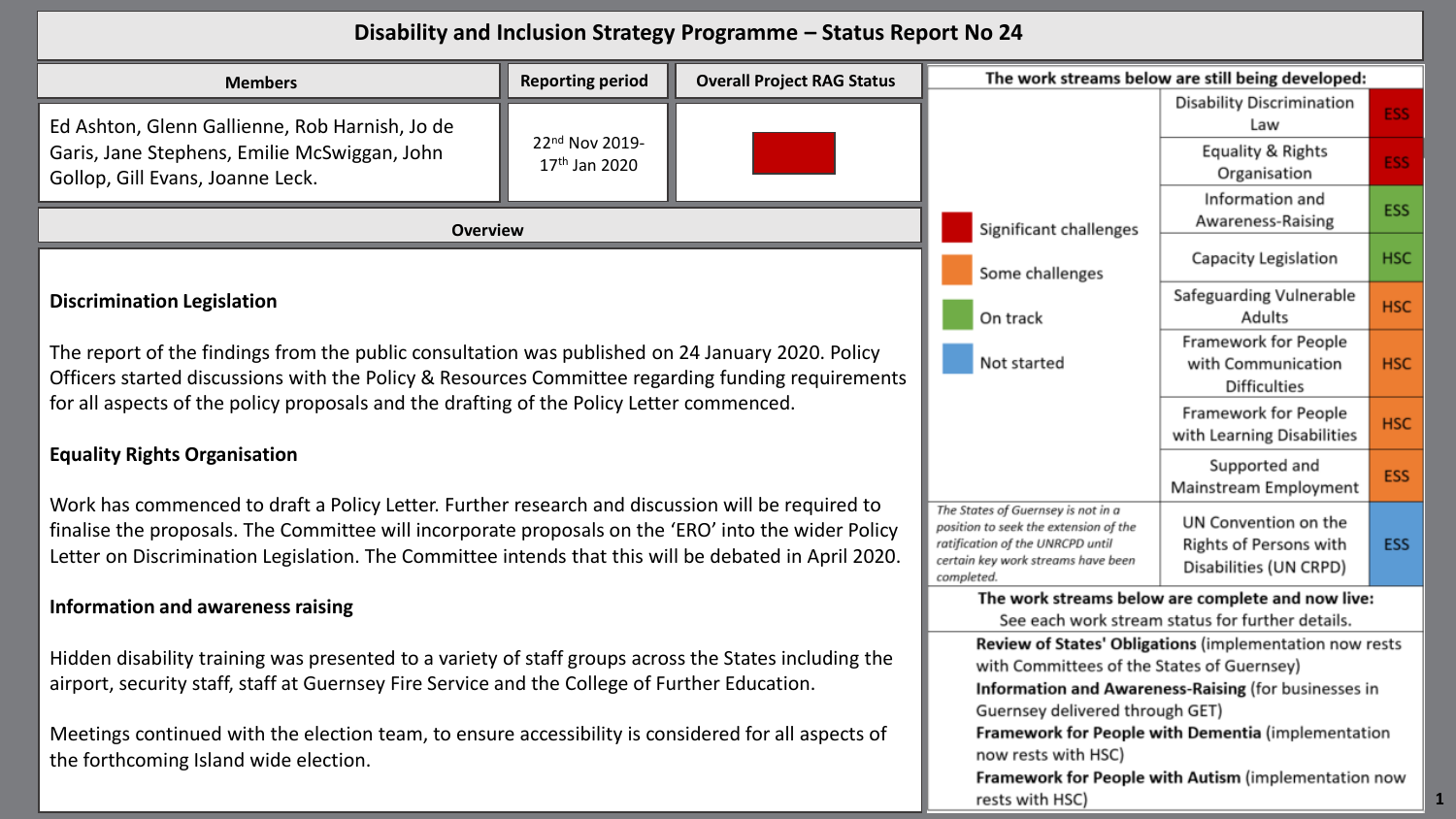## **Disability and Inclusion Strategy Programme Board – Status Report - Workstreams**

| <b>Discrimination Legislation</b>         |            | <b>Current Status</b>                                                                                                                                                                                                                                                                                                                                                                                                                                                                                                                                                                                                                                          | <b>Next Period</b>                                                                                                                                                                                                                                                                                                                                                                                                                                                                          |
|-------------------------------------------|------------|----------------------------------------------------------------------------------------------------------------------------------------------------------------------------------------------------------------------------------------------------------------------------------------------------------------------------------------------------------------------------------------------------------------------------------------------------------------------------------------------------------------------------------------------------------------------------------------------------------------------------------------------------------------|---------------------------------------------------------------------------------------------------------------------------------------------------------------------------------------------------------------------------------------------------------------------------------------------------------------------------------------------------------------------------------------------------------------------------------------------------------------------------------------------|
| Project Lead:                             | <b>ESS</b> | Met members of the Employment & Discrimination Tribunal Panel to<br>discuss options for the operationalisation of the proposed adjudication                                                                                                                                                                                                                                                                                                                                                                                                                                                                                                                    | • Publish Public Consultation Findings Report.<br>Some further research and discussion will be required to<br>finalise proposals.<br>Prepare and submit Policy Letter by 2 March 2020 for<br>consideration by the States at the April 2020 meeting.<br>• After publication, work will be undertaken to engage with<br>States Members and the public.<br>Meeting on 3rd February 2020 with the representatives of G4+<br>and the GDA for further discussions around the policy<br>proposals. |
| <b>Target Completion</b><br>Date:         | 2020       | process.<br>Met key stakeholders in December to discuss issues such as the                                                                                                                                                                                                                                                                                                                                                                                                                                                                                                                                                                                     |                                                                                                                                                                                                                                                                                                                                                                                                                                                                                             |
| <b>RAG Status:</b>                        | <b>Red</b> | definition of disability, compensation, Equality Rights Organisation and<br>Tribunal options, etc.<br>Drafted Public Consultation Findings Report (published on 24 January<br>$2020$ ).<br>Reconsidered various policy issues raised through the public<br>consultation in priority order.<br>Commenced discussions with the Policy & Resources Committee<br>regarding funding requirements for all aspects of the policy proposals.<br>Started drafting Policy Letter.<br><b>Risks to workstream</b><br>There are limited staff resources available to undertake the final<br>research and draft the Policy Letter. Workload is high given time<br>available. |                                                                                                                                                                                                                                                                                                                                                                                                                                                                                             |
| <b>Equality Rights Organisation (ERO)</b> |            | <b>Current Status</b>                                                                                                                                                                                                                                                                                                                                                                                                                                                                                                                                                                                                                                          | <b>Next Period</b>                                                                                                                                                                                                                                                                                                                                                                                                                                                                          |
| Project Lead:                             | ESS        | The Committee discussed its preferred service model with key<br>stakeholders and received their feedback. Preliminary discussions have                                                                                                                                                                                                                                                                                                                                                                                                                                                                                                                         | Some further research and discussion will be required to<br>finalise proposals.                                                                                                                                                                                                                                                                                                                                                                                                             |
| <b>Target Completion</b><br>Date:         | April 2020 | taken place as to how to respond to this feedback.<br>Work has commenced on drafting a Policy Letter.                                                                                                                                                                                                                                                                                                                                                                                                                                                                                                                                                          | The Committee will incorporate proposals on the 'ERO' into the<br>wider Policy Letter on Discrimination Legislation. The<br>Committee intends that this will be debated in April 2020, and<br>would, therefore, be published in March 2020.<br>After publication, work will be undertaken to engage with<br>States Members and the public.                                                                                                                                                  |
| <b>RAG Status:</b>                        | <b>Red</b> | <b>Risks to work stream</b><br>There are limited staff resources available to undertake the final research<br>and draft the Policy Letter. Workload is high given time available.                                                                                                                                                                                                                                                                                                                                                                                                                                                                              |                                                                                                                                                                                                                                                                                                                                                                                                                                                                                             |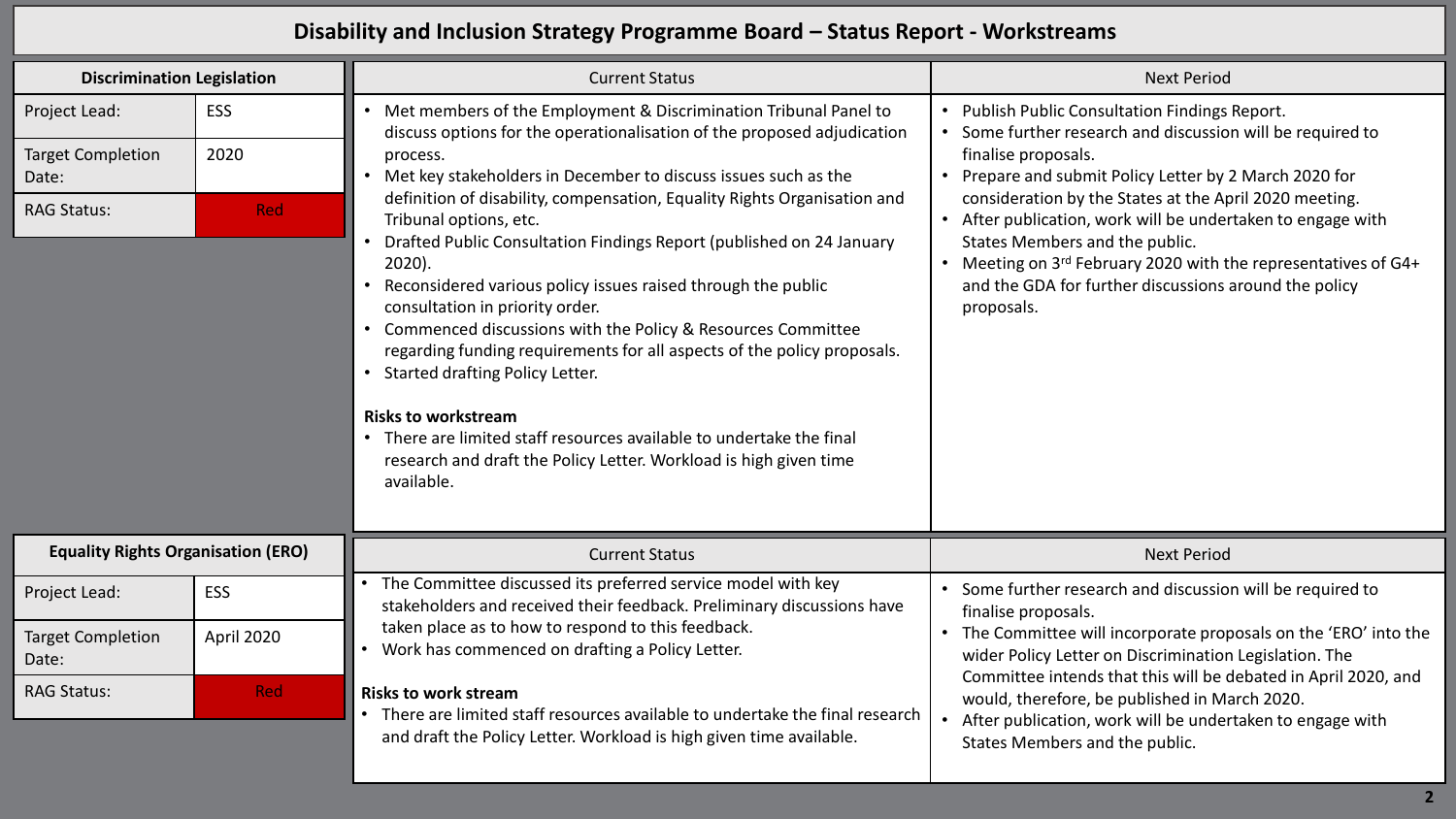| <b>Capacity Legislation</b>                |               | <b>Current Status</b>                                                                                                                          | <b>Next Period</b>                                                                                                          |
|--------------------------------------------|---------------|------------------------------------------------------------------------------------------------------------------------------------------------|-----------------------------------------------------------------------------------------------------------------------------|
| Project Lead:                              | <b>HSC</b>    | • The Committee for Health & Social Care has published a Policy Letter<br>dealing with a small number of supplementary policy matters to guide | • It is hoped that the States will debate the Policy Letter at its<br>meeting to be held on 26 <sup>th</sup> February 2020. |
| <b>Target Completion</b><br>Date:          | December 2019 | the preparation of the draft Projet de Loi.<br>• The States of Alderney and the Government of Sark have confirmed                              | Drafting of the Law will be finalised for Committee approval<br>following the States debate on the Policy Letter.           |
| <b>RAG Status:</b>                         | Green         | their agreement for the legislation to become a Bailiwick-wide Law.                                                                            | • It is envisaged that the Projet de Loi will return to the States for<br>approval during this political term.              |
|                                            |               | <b>Risks to work stream</b><br>• Competing priorities for the available resources may impact on                                                |                                                                                                                             |
|                                            |               | completion dates but this is considered manageable at this time.                                                                               |                                                                                                                             |
| <b>Information &amp; awareness raising</b> |               | <b>Current Status</b>                                                                                                                          | <b>Next Period</b>                                                                                                          |
|                                            |               | <b>Information</b>                                                                                                                             | Information                                                                                                                 |
| Project Lead:                              | <b>ESS</b>    | • An access audit was undertaken of the States Chamber and associated                                                                          | • Produce article for The Issue and include link to the current                                                             |
| <b>Target Completion</b>                   | ongoing       | rooms. This included signage, documents and members facilities.<br>Meetings were held with the election team about accessible election         | highlight report.                                                                                                           |
| Date:                                      |               | media and election process                                                                                                                     | • Promote awareness training on States social media platform.                                                               |
| <b>RAG Status:</b>                         | Green         | Meeting was held with the disability lead for Home to develop a plan                                                                           |                                                                                                                             |
|                                            |               | for engagement with different service areas.<br>Meeting was held with the liaison for HSC disability lead, to develop a                        |                                                                                                                             |
|                                            |               | plan for engagement with different service areas across HSC.                                                                                   |                                                                                                                             |
|                                            |               | Meeting was held with Probation Service disability lead to guide on                                                                            |                                                                                                                             |
|                                            |               | action points from the Disability Review with relation to the Probation<br>Service.                                                            |                                                                                                                             |
|                                            |               | • An article was produced about document accessibility for the Tourism<br>Trade newsletter.                                                    |                                                                                                                             |
|                                            |               | <b>Awareness raising</b>                                                                                                                       |                                                                                                                             |
|                                            |               | • Hidden disability training presented to airport and airport security staff                                                                   |                                                                                                                             |
|                                            |               | • Hidden disability training presented to four watches at the Guernsey<br><b>Fire Service</b>                                                  |                                                                                                                             |
|                                            |               | • Hidden disability training presented to staff at the Guernsey College of                                                                     |                                                                                                                             |
|                                            |               | Further Education.                                                                                                                             |                                                                                                                             |
|                                            |               | Attended Shine presentation- UK support group for young adults with<br>cancer. The support group are aiming to set up in Guernsey.             |                                                                                                                             |
|                                            |               |                                                                                                                                                |                                                                                                                             |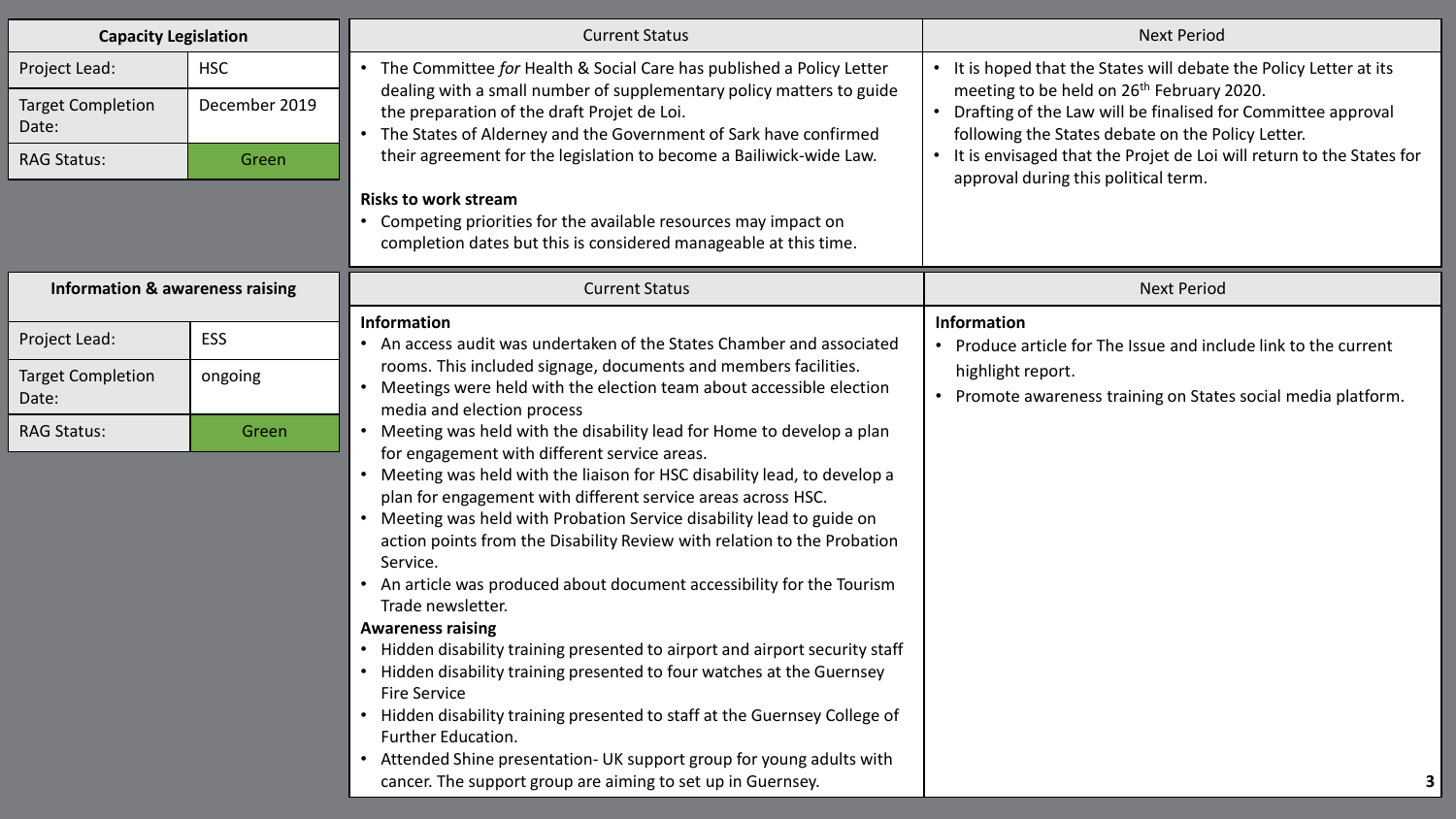| <b>Information &amp; awareness raising</b><br>continued | <b>Current Status</b>                                                                                                                                                                                                                                                                                                                                                                                                                                                                                                                                                                                                                                                                                                                                                                                                                                                                                                                                                                                                                                                                                                                                                                                                                                                                                                                                                                                                                                                                                                                                                                                                                                                                                                                                                                                          | <b>Next Period</b>                                                                                                                                                                                                                                                                                                                                                                                                                                                                                                                                                                                                                                                                             |
|---------------------------------------------------------|----------------------------------------------------------------------------------------------------------------------------------------------------------------------------------------------------------------------------------------------------------------------------------------------------------------------------------------------------------------------------------------------------------------------------------------------------------------------------------------------------------------------------------------------------------------------------------------------------------------------------------------------------------------------------------------------------------------------------------------------------------------------------------------------------------------------------------------------------------------------------------------------------------------------------------------------------------------------------------------------------------------------------------------------------------------------------------------------------------------------------------------------------------------------------------------------------------------------------------------------------------------------------------------------------------------------------------------------------------------------------------------------------------------------------------------------------------------------------------------------------------------------------------------------------------------------------------------------------------------------------------------------------------------------------------------------------------------------------------------------------------------------------------------------------------------|------------------------------------------------------------------------------------------------------------------------------------------------------------------------------------------------------------------------------------------------------------------------------------------------------------------------------------------------------------------------------------------------------------------------------------------------------------------------------------------------------------------------------------------------------------------------------------------------------------------------------------------------------------------------------------------------|
|                                                         | <b>Online Disability Awareness Training</b><br>A total of 3,033 people have signed up to the Online Disability<br>Awareness training since its commission. This is an increase of 63<br>since the last report.<br><b>Education and early years</b><br>• Inclusion CPD in preschool and day nurseries is on-going. Training this<br>term will include; the continuation of the ELKLAN training, bilingualism<br>and expressive language, early phonemic, phonological and phoneme<br>development, sensory play, transition, assessment and support. The<br>SENCo training is focussed this term on coordinating the early support<br>and advice in their provision to ensure maximum impact on children's<br>learning and development.<br>The Early Years Road Map was presented to the CYPP Supervisory group<br>on the 30 <sup>th</sup> January 2020. Some recommendations which will be<br>incorporated into the final version.<br>Work is continuing on the Early Years Quality Standard Framework for<br>Childminders (EYQSF). When finalised this will go out to all stakeholders<br>for consultation. It will replace the current minimum standards and<br>align the standards with EYQSF for our preschools and day nurseries.<br><b>Information for businesses</b><br>• There are 41 organisations signed up to the Employers' Disability<br>Charter with the following organisations signing up recently; Bailiwick of<br>Guernsey Victim Support and Witness Protection Service, Mourant,<br>Resolution IT, Savills and Specsavers.<br>• The Guernsey Employment Trust (GET) designed a slideshow to<br>showcase real examples of adjustments made in the workplace for a<br>social media post on International Day of People with Disabilities in<br>keeping with 'The Future is Accessible' theme. | <b>Education and early years</b><br>• A trial for a live link up with practitioners in Alderney, using the<br>school's ICT base, is planned to give practitioners a wider access<br>to training by dialling in to the video link.<br>• The finalised Early Years Roadmap.<br>• The consultation of the Early Years Quality Standard Framework<br>for Childminders will be shared with stakeholders.<br><b>Information for businesses</b><br>• GET to encourage more employers to sign up to the Employers'<br>Disability Charter.<br>• GET to develop a leaflet to advertise GET's in-house training in<br>preparation for business postal drop.<br>• GET continue to offer in house training. |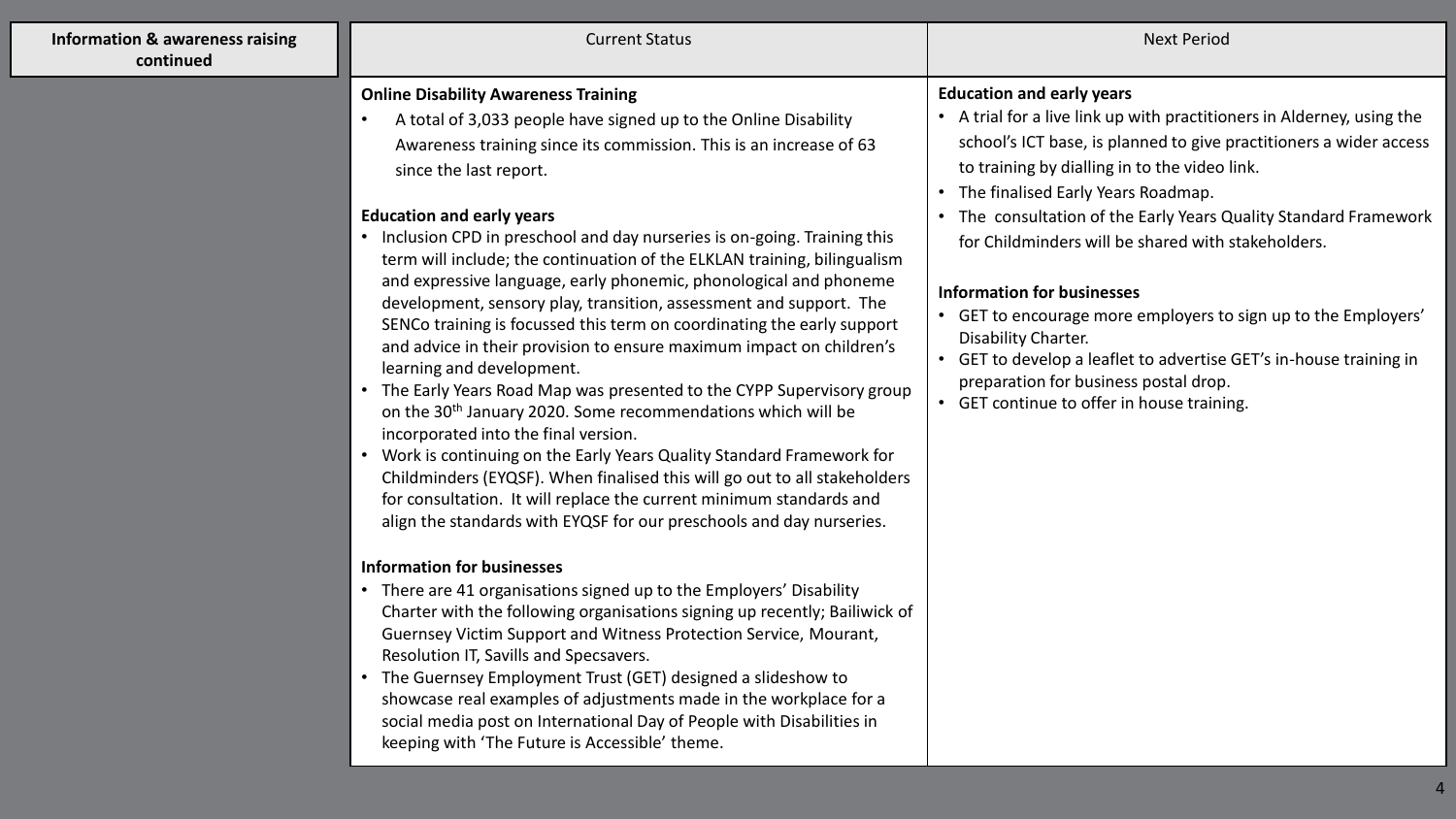| <b>Adult Safeguarding</b>                                      |                                                                                                                                                                                                                                                                                                                                                                                                                                                                                                                                                        | <b>Current Status</b>                                                                                                                | • Next Period                                                                                                                                                                                                                                                                                                   |
|----------------------------------------------------------------|--------------------------------------------------------------------------------------------------------------------------------------------------------------------------------------------------------------------------------------------------------------------------------------------------------------------------------------------------------------------------------------------------------------------------------------------------------------------------------------------------------------------------------------------------------|--------------------------------------------------------------------------------------------------------------------------------------|-----------------------------------------------------------------------------------------------------------------------------------------------------------------------------------------------------------------------------------------------------------------------------------------------------------------|
| Project Lead:                                                  | <b>HSC</b>                                                                                                                                                                                                                                                                                                                                                                                                                                                                                                                                             | No Update                                                                                                                            | No Update                                                                                                                                                                                                                                                                                                       |
| <b>Target Completion</b><br>Date:                              |                                                                                                                                                                                                                                                                                                                                                                                                                                                                                                                                                        |                                                                                                                                      |                                                                                                                                                                                                                                                                                                                 |
| <b>RAG Status:</b>                                             | Amber                                                                                                                                                                                                                                                                                                                                                                                                                                                                                                                                                  |                                                                                                                                      |                                                                                                                                                                                                                                                                                                                 |
| Framework for people with<br><b>Communication Difficulties</b> |                                                                                                                                                                                                                                                                                                                                                                                                                                                                                                                                                        | <b>Current Status</b>                                                                                                                | <b>Next Period</b>                                                                                                                                                                                                                                                                                              |
| Project Lead:                                                  | <b>HSC</b>                                                                                                                                                                                                                                                                                                                                                                                                                                                                                                                                             | Finalised stakeholder mapping for other adult groups.<br>Agreement for initial communication information for stakeholders from       | • Make appropriate versions of communication information<br>about the project, e.g. easy read/accessible versions, for<br>different stakeholder groups. (awaiting the central<br>communications team sign off of basic version).<br>Identify backfill for paediatric Speech and Language Therapist<br>$(SLT)$ . |
| <b>Target Completion</b><br>Date:                              | End of Q1 2020                                                                                                                                                                                                                                                                                                                                                                                                                                                                                                                                         | the central communications team.<br>• Agreement and support to disseminate survey monkey to from the<br>central communications team. |                                                                                                                                                                                                                                                                                                                 |
| <b>RAG Status:</b>                                             | Amber                                                                                                                                                                                                                                                                                                                                                                                                                                                                                                                                                  | <b>Risks to workstream</b>                                                                                                           |                                                                                                                                                                                                                                                                                                                 |
|                                                                | • Resourcing issues may threaten timeline, or ability to gather and collate<br>breadth of data.<br>• There is presently limited project support.<br>• No current input from paediatric SLT for project due to sick leave.<br>• Limited availability of the communication team due to prioritisation of<br>other projects.<br>Limited availability of adult SLTs due to clinical work<br>Risk of time pressures meaning some stakeholder groups are not fully<br>engaged, resulting in their reduced engagement in the development of<br>the framework. |                                                                                                                                      | Continue with direct engagement and consultation in natural<br>forums.<br>Engage with the central communications team for support for<br>community consultation for testing draft.<br>Update balanced system to reflect adult stakeholders.<br>Start mapping consultation feedback into the balanced system.    |
| Framework for people with Learning                             |                                                                                                                                                                                                                                                                                                                                                                                                                                                                                                                                                        | <b>Current Status</b>                                                                                                                | <b>Next Period</b>                                                                                                                                                                                                                                                                                              |
| <b>Disabilities</b>                                            |                                                                                                                                                                                                                                                                                                                                                                                                                                                                                                                                                        | Adult Disability Service review report is now complete.                                                                              | Awaiting feedback from HSC Senior Managers.                                                                                                                                                                                                                                                                     |
| Project Lead:                                                  | <b>HSC</b>                                                                                                                                                                                                                                                                                                                                                                                                                                                                                                                                             | Report has been shared with HSC Senior Managers.<br>$\bullet$                                                                        | Share finding of review with stakeholders.<br>Arrange to meet with steering group and stakeholders to align                                                                                                                                                                                                     |
| <b>Target Completion</b><br>Date:                              |                                                                                                                                                                                                                                                                                                                                                                                                                                                                                                                                                        |                                                                                                                                      | children's and education report recommendations with the ADS<br>review recommendations.                                                                                                                                                                                                                         |
| <b>RAG Status:</b>                                             | Amber                                                                                                                                                                                                                                                                                                                                                                                                                                                                                                                                                  |                                                                                                                                      | Produce an overarching report for Learning Disabilities.                                                                                                                                                                                                                                                        |

**5**